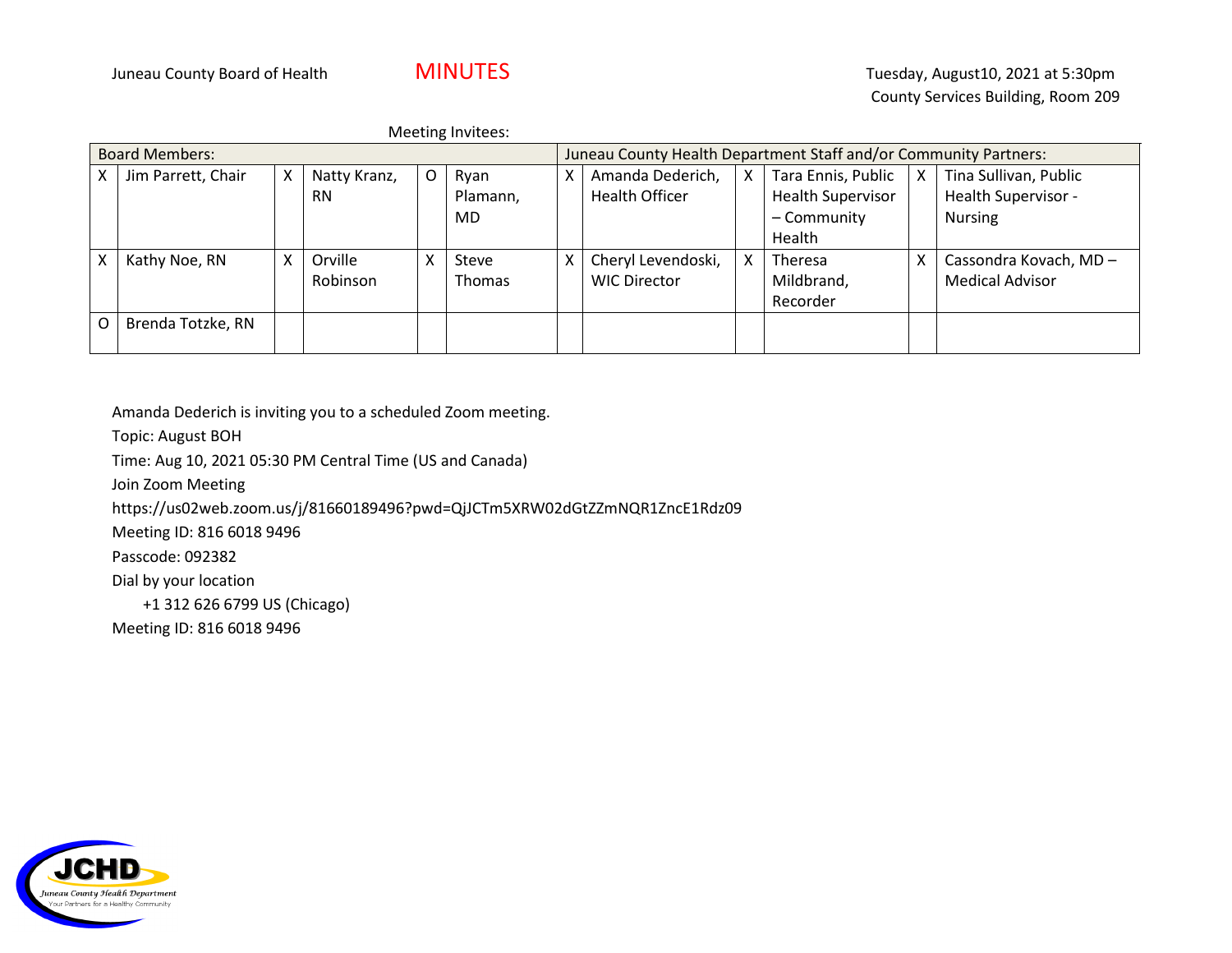Juneau County Board of Health **MINUTES MINUTES** Tuesday, August10, 2021 at 5:30pm County Services Building, Room 209

| <b>Topic</b>                                                                                                                                                                                                       | Lead                                            | <b>Discussion and Action Items</b>                                                                                                                                                                                                                                                                                                                                                                                                                                                                                                                                                                                                                                                                                                                                                                                                                                                                                                     |
|--------------------------------------------------------------------------------------------------------------------------------------------------------------------------------------------------------------------|-------------------------------------------------|----------------------------------------------------------------------------------------------------------------------------------------------------------------------------------------------------------------------------------------------------------------------------------------------------------------------------------------------------------------------------------------------------------------------------------------------------------------------------------------------------------------------------------------------------------------------------------------------------------------------------------------------------------------------------------------------------------------------------------------------------------------------------------------------------------------------------------------------------------------------------------------------------------------------------------------|
|                                                                                                                                                                                                                    |                                                 |                                                                                                                                                                                                                                                                                                                                                                                                                                                                                                                                                                                                                                                                                                                                                                                                                                                                                                                                        |
| Call to Order*<br>Determine the meeting has been posted as mandated<br>by Law - agenda posted on August 6, 2021                                                                                                    | Jim Parrett, Chair                              | Approval of June 8, 2021 Minutes*:<br>Motion by: Steve<br>Second by: Kathy                                                                                                                                                                                                                                                                                                                                                                                                                                                                                                                                                                                                                                                                                                                                                                                                                                                             |
| <b>Medical Advisor Report</b>                                                                                                                                                                                      | Cassondra Kovach, MD,<br><b>Medical Advisor</b> |                                                                                                                                                                                                                                                                                                                                                                                                                                                                                                                                                                                                                                                                                                                                                                                                                                                                                                                                        |
| County Board Update<br>Membership                                                                                                                                                                                  | All                                             | Proposal to expand the BOH members was tabled by<br>the County.<br>Motion by Steve, Second by Natty to table the<br>possibility of moving the advisory role to an<br>appointed member.                                                                                                                                                                                                                                                                                                                                                                                                                                                                                                                                                                                                                                                                                                                                                 |
| <b>Health Officer Update</b><br>2022 Tax Levy Budget Review & Approval*<br>$\overline{\phantom{a}}$<br><b>ARPA Proposal Update</b><br>2020 Annual Report - potential approval*<br>Position reclassification update | Amanda Dederich,<br><b>Health Officer</b>       | Proposal of the 2022 tax levy budget was presented<br>early due to bi monthly meeting schedule. Personnel<br>costs are figured at a 1% increase until COLA is<br>approved. Health Insurance is figured at 10%<br>increase. Medical supplies had a higher increase due<br>to the cost of the high dose flu shot. Advertising is<br>higher due to the increased advertising amount in<br>2021. \$97,000 increase from last year due to<br>personnel costs. Property cleanup expense is a<br>placeholder for environmental health cleanup<br>expense. Contracted services includes Nightingale<br>Notes, Availity and the Wood County Environmental<br>Health Contract.<br>Motion by Steve, second by Natty to submit 2022 tax<br>levy proposal.<br>ARPA 5.3 million needs and wants. Many of the<br>proposed ideas came from the Community Needs<br>Assessment Process.<br>Annual report will be sent out when finished for<br>approval. |

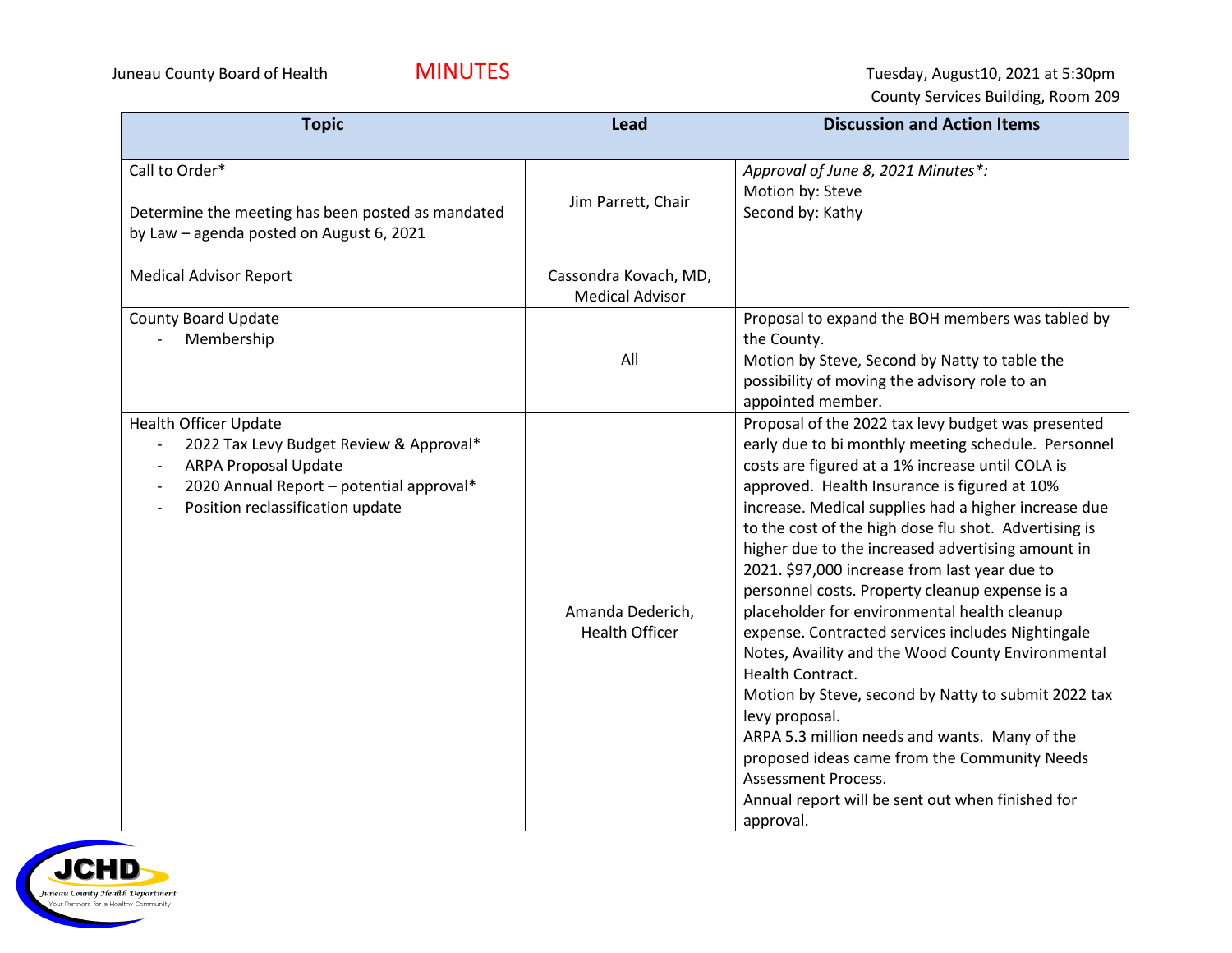

|                                                                                                                                                                                             |                                                                     | Reclass update was tabled until next county meeting.                                                                                                                                                                                                                                                                                                                                                                                                                                                                                                                                                                                                                                                                                                                                                                                        |
|---------------------------------------------------------------------------------------------------------------------------------------------------------------------------------------------|---------------------------------------------------------------------|---------------------------------------------------------------------------------------------------------------------------------------------------------------------------------------------------------------------------------------------------------------------------------------------------------------------------------------------------------------------------------------------------------------------------------------------------------------------------------------------------------------------------------------------------------------------------------------------------------------------------------------------------------------------------------------------------------------------------------------------------------------------------------------------------------------------------------------------|
| Public Health Program Update<br>PHN Update<br><b>COVID Update</b><br><b>VFC Site Visit</b>                                                                                                  | Tina Sullivan,<br>Public Health Supervisor,<br><b>Nursing</b>       | PHN position is still open. Candidate was offered and<br>declined due to wages.<br>COVID update. CDC Transmission rates are high.<br>Masks are recommended even if vaccinated. Trending<br>with the Southern states as the hot spots and moving<br>up. Low vaccination rates are a big factor. 56 active<br>cases currently. 8.5% are vaccinated out of the 56<br>cases. JC 43.5% vaccination rate. 25-35 age group has<br>lower vaccination rate. Health Dept is recommending<br>masking in schools but the school boards make the<br>final decision. JCHD will draft a letter to send the<br>schools to explain CDC recommendations. Booster<br>vaccine discussion will happen soon. Final approval<br>from the FDA for the vaccine with be coming very<br>soon.<br>VFC site visit happened 8/5. No concerns were found<br>with our site. |
| <b>WIC Program Updates</b><br>Current Case Load: 946, Participating: May 902,<br>June 917, July (initial) 931<br>WIC Update - New WIC PH Tech: Katie Ott                                    | Cheryl Levendoski,<br><b>WIC Director</b>                           | 2020 caseload was 1010 and 2021 caseload dropped<br>to 946. Higher SNAP benefits contributed to the<br>lower numbers. Numbers have increase in the last<br>three months. Food desserts make it hard for WIC<br>participants to spend their benefits.<br>Turnover happened 4 times in the last year. Katie Ott<br>was hired on 8/2. Interests in breast feeding and<br>helping families. Public health emergency extended<br>and clinics will remain closed and appointments done<br>virtually.                                                                                                                                                                                                                                                                                                                                              |
| <b>Community Health Updates</b><br>Hiring Update: Youth Engagement Position<br><b>Community Health Assessment Update</b><br>$\overline{\phantom{a}}$<br>Leaders of Tomorrow Branding Update | Tara Ennis,<br>Public Health Supervisor,<br><b>Community Health</b> | Youth engagement position on second round of<br>applicants. Candidate will be in second interview<br>with the youth 8/13.<br>Community Health Assessment update. Key informant<br>questions for interviews with the community are                                                                                                                                                                                                                                                                                                                                                                                                                                                                                                                                                                                                           |